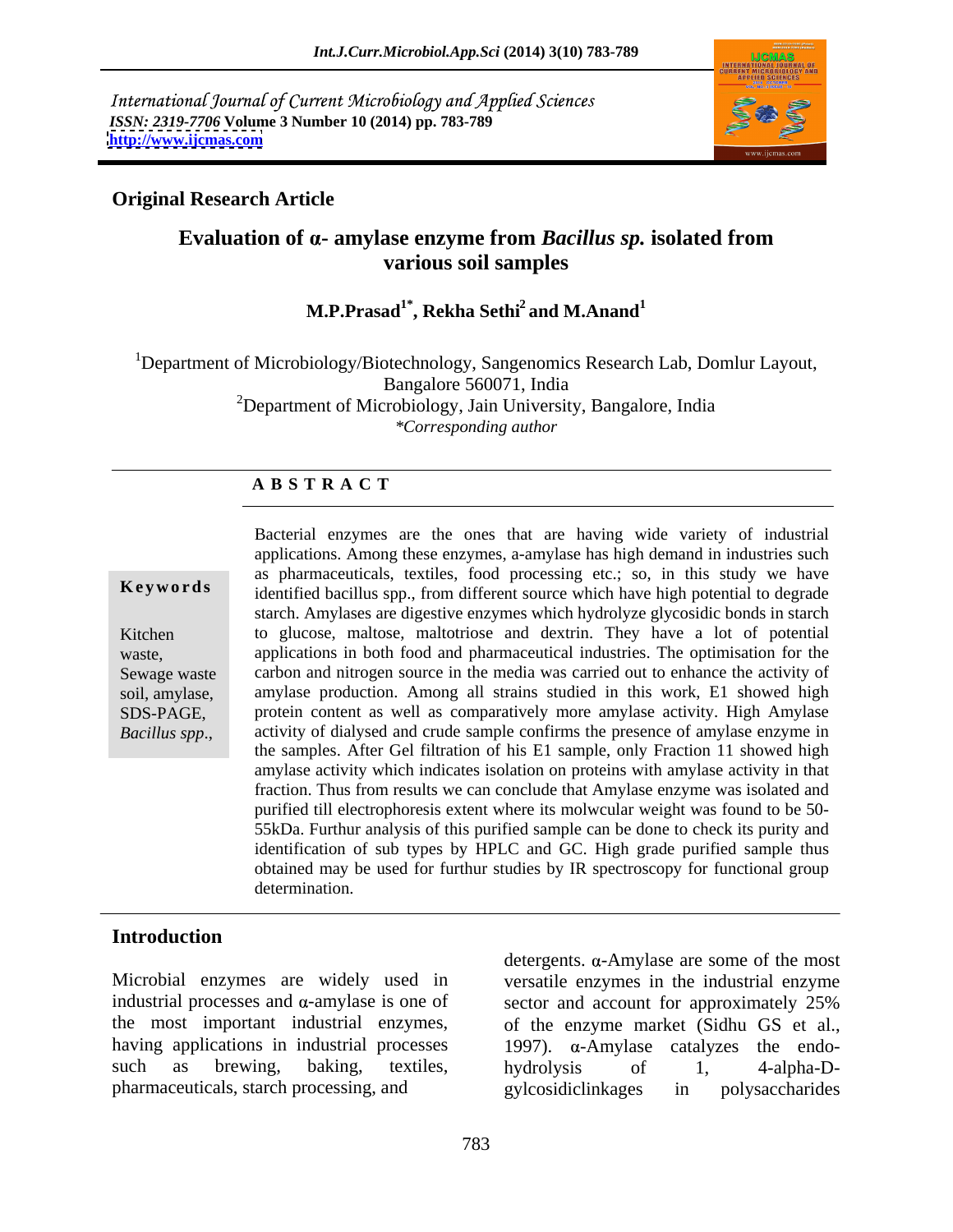containing 3 or more1, 4-  $\alpha$ -linked glucose maximum in the temperature range of 50 units. The enzyme acts on starches,  $70^{\circ}$ C, whereas this temperature range was glycogen and oligosaccharides in a random manner, liberating reducing groups. Strains maximum enzyme activity was observed at of Bacillus have been some of the 2% of starch concentration. (Sasmita workhorses of enzyme production for decades, mainly because of their ability to 1993). *B. Subtilis*, B. *Stearothermophilu*s*, B.* various applications (Sivaramakrishnan S, et magnesium and sodium ions inhibited al., 2006). To obtain maximum yield of an enzyme activity. B-galactosidase was and culture conditions is obligatory (Narang  $Cu2+$  ions at 1 mM concentration. or other sugars as a carbon source and activity of  $\alpha$ -amylase whereas (Srivastava, et al., 1986; Gangadharan D, et al.,2006). Most amylases are known to be metal ion-dependent enzymes, particularly with regard to divalent ions like Ca2+, Mg2+, Mn2+, and Zn2+( Pandey A, et al.,

Starch degrading bacteria are most isolated from soil samples collected from important for industries such as food, different sites rich in carbohydrates and fermentation, textile and paper. Thus starch like kitchen wastes, Garden soil and isolating and manipulating pure culture from Sewage soil. The bacteria obtained were various waste materials has manifold identified by standard microbiological importance for various biotechnology techniques based on their cell morphology, industries. In the present investigation a presence of spores, Gram's staining and bacterial strain was isolated from soil biochemical characterization. Pure bacterial sample receiving kitchen waste and growth isolates were screened for amylase pattern as well as optimum growth condition was determined. Characteristic feature of the strain indicates that it belongs to the genus **Optimisation of carbon and nitrogen** Bacillus. The optimum temperature for this **source:** 3 colonies were selected from the strain was  $37^{\circ}$ C, whereas maximum growth soil samples after checking for starch was observed at 2% starch concentration. Unilisation and biochemical tests, B1 from The pH range was found to be 6.8 - 7.2 for the sewage sample, E2 from the kitchen soil

deleterious for this bacterial strain. Also Mishra, et al., 2008).

overproduce amylase (Soenshein AL, et al., The purified  $\alpha$ -amylase had a molecular *Licheniformis*, and *B.amyloliquefaciens* are -galactosidase was a 70 kDa protein. Both known to be good producers of  $\alpha$ -amylase, the purified enzymes were stable around and they have been widely used for  $pHs8-10$  and  $50^{\circ}C$ .  $\alpha$ -amylase activity was commercial production of the enzyme for enhanced by calcium and cobalt, while enzyme, development of a suitable medium completely inhibited by Ag+, Hg2+ and S, et al., 2001; Ray RC,et al., 2008). Starch Mercaptoethanol and SDS inhibited the ammonium salts or complex organic mercaptoethanol restored 80-90% of  $\beta$  compounds as a nitrogen source are needed galactosidase activity. The purified enzymes for bacterial growth and enzyme production had the capability to hydrolyse starch mass of 25 kDa in SDS-PAGE. The purified magnesium andsodium ions inhibited enzyme activity.  $\beta$ -galactosidase  $Cu2+$  ions at 1 mM concentration.  $\arcsin(\alpha)$  activity of  $\alpha$ -amylase whereas andlactose when they are immobilized. (D.J. Mukesh Kumar,et al., 2012).

# **Materials and Methods**

2000; Polaina J,et al.,2007). **Isolataion, identification and screening of microorganisms:** Bacillus strain was isolated from soil samples collected from isolates were screened for amylase production on starch agar plates.

optimum growth. Amylase activity was sample and G26 from garden soil sample.utilisation and biochemical tests, B1 from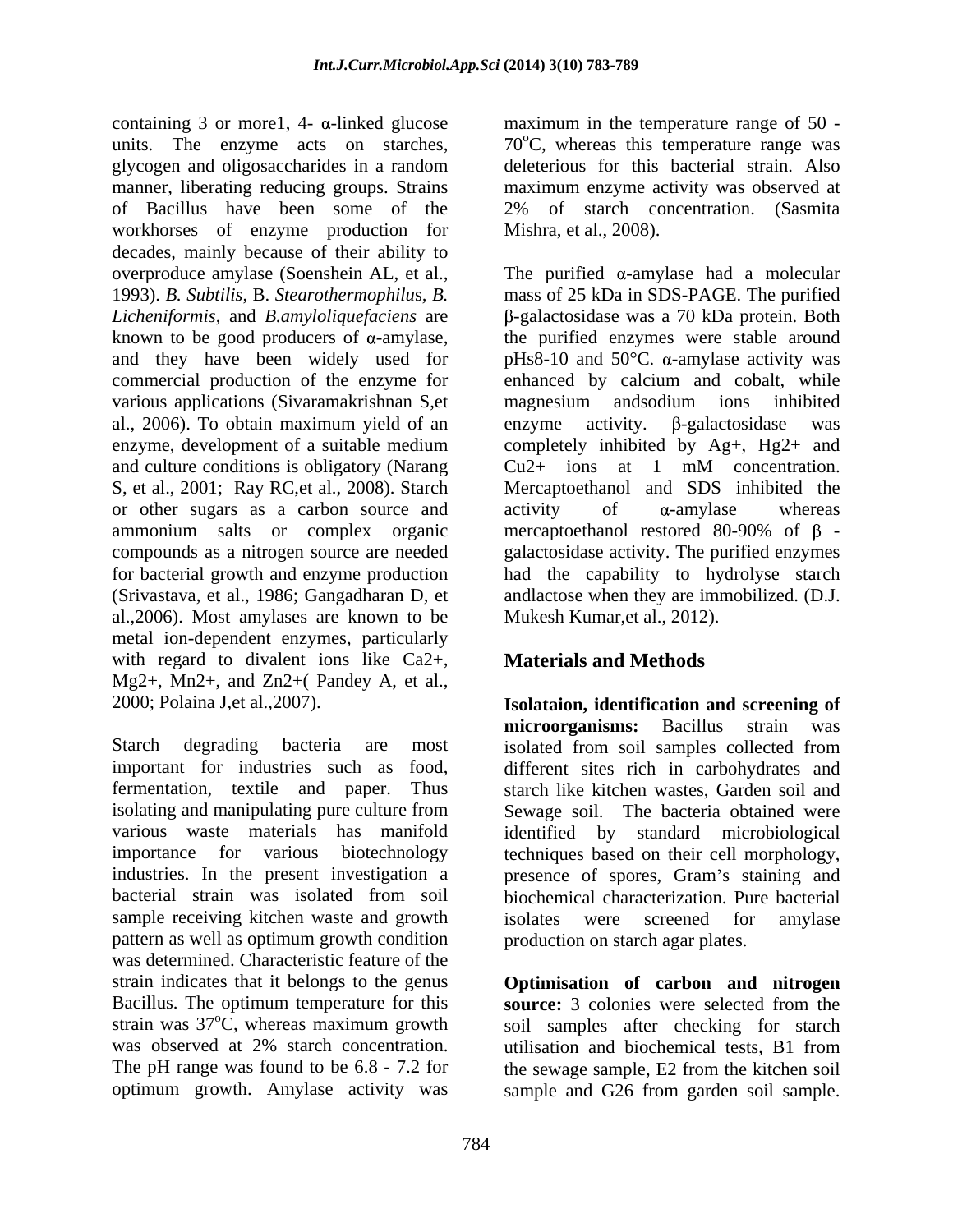The amylase production was carried out in from sewage soil sample and 11 organisms 100ml conical flask containing 50ml from garden soil sample (Figure 1(a), (b) medium with the respective sources for and 2). carbon and nitrogen, incubated with 48hrs in  $37^{\circ}$ C followed by inoculation of 24hrs old culture. To study the efficiency of various  $carbon$  sources on  $\alpha$ -amylase production The culture which showed highest zone of maltose, dextrose and starch were selected clearance on starch agar plate were checked as carbon source. Beef extract,  $(NH4)_2SO4$  for protein and reducing sugar content by and peptone were selected as nitrogen Lowry's and DNSA assay (Figure 4). The sources. The culture broths were centrifuged optimisation of the microorganisms with at 5000 rpm for 20 minutes and the cell free different carbon and nitrogen source was supernatant was used for enzyme carried out and E1 sample from the kitchen determination. Lowry protein assay and DNS assay were carried out to determine the and ammonium sulphate as carbon and total level of protein and reducing sugar in nitrogen source respectively (Figure 5).

**Production and Purification of the** carbon and nitrogen source. The amylase series of precipitation with 40 and 60 % of Ammonium sulphate, centrifugation and SDS-PAGE. The sample showed 3

Screening for amylase activity was carried<br>
Mohammed Abdu Al-ZaZaee., 2011<br>
out on starch agar plate which was flooded<br>
produced a-amylase using *Bacillus cereus*, out on starch agar plate, which was flooded with Gram's iodine to observe the clear zone which was purified by DEAE-Cellulose

**microorganisms:** The bacterial strain was isolated from kitchen soil, garden soil and sewage soil. A total of 14 organisms were Yasser R. Abdel-Fattah et al., 2012, isolated from kitchen soil sample, 8 isolates investigated that the amylase enzyme

and 2).

### **Production and Purification of Enzyme:**

the culture. Strain B2 shows best activity with Glucose waste showed maximum activity with starch and Peptone.

**enzyme:** The E1 sample showed highest **SDS PAGE :** The amylase was produced by reducing sugar content and protein content E1 isolate in the optimised condition and the with Starch and Ammonium sulphate as the protein precipitation was carried out at 40 produced from the culture was purified by a the precipitate were purified by dialysis. The ultra filtration, dialysis and Sephadex 100 prominent bands with molecular weights of column Gel chromatography. Purification 28KDa, 38KDa and 54KDa (Figure 6). The was confirmed by sodium dodecyl sulphate fraction 11 which was separated using (SDS) gel electrophoresis. sephadex column had bands with 54KDa **Results and Discussion** extracted with the optimesd conditions and and 60% ammonium sulphate precipitation, crude samples were then observed using SDS-PAGE. The sample showed 3 which determines that the amylase can be by ammonium sulphate precipitation.

around the colonies indicating the anion exchange and sepharose gel filtration production of amylase (Figure 3) chromatography, resulted in high yield of **Isolataion, identification and screening of**  about 27 kDa and the optimum activity of Mohammed Abdu Al-ZaZaee., 2011 produced a-amylase using *Bacillus cereus*, which was purified by DEAE-Cellulose enhanced purity. Purified alpha amylase was shown approximate molecular weight of amylase was observed at  $45^{\circ}$ C.

> investigated that the amylase enzyme Yasser R. Abdel-Fattah et al., 2012, investigated that the amylase enzyme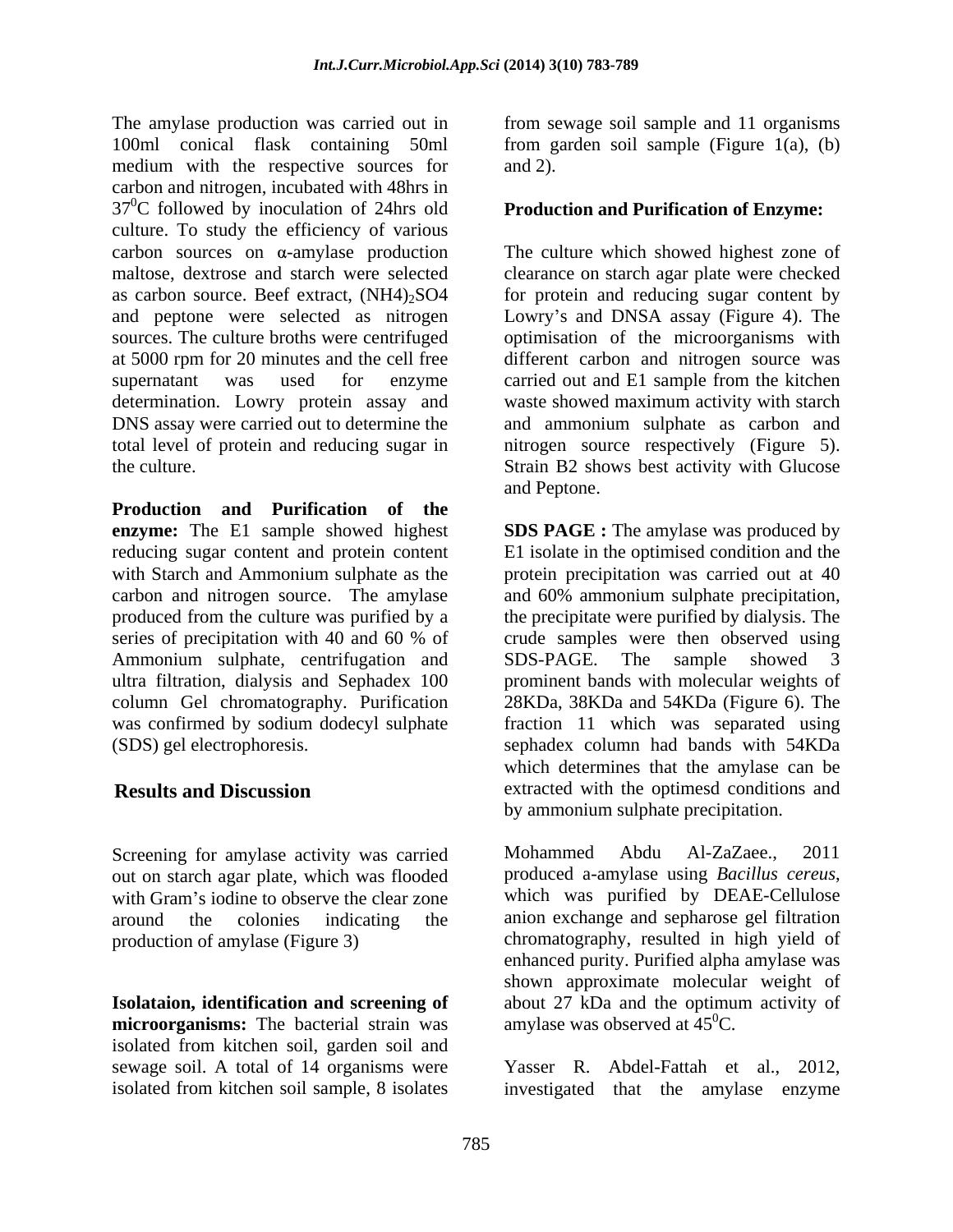and 55%, respectively.  $\alpha$  at temperatures 25–70°C.

activity was slightly inhibited by detergents,  $\qquad$  Aleena Sumrin, et al., 2011, Purified  $\alpha$ sodium dodecyl sulphate (SDS), or chelating amylase fraction showed a single protein agents such as EDTA and EGTA. On the band with a molecular weight of 55 kD. other hand, great enzyme stability against Chemical characterization of the purified  $\alpha$ different divalent metal ions was observed at amylase revealed optimum amylolytic 0.1 mM concentration, but 10 mM of Cu2+ activity at 37°C and pH 7.0 using starch as or Zn2+ reduced the enzyme activity by 25 substrate. It was stable at pH 5.0 to 9.0 and



**Figure 1 (a) Figure 1 (b) Figure 1 (d)** 

**Figure.1** Isolation of microorganisms on Nutrient agar plates from (a) Kitchen waste, (b) sewage soil, (c) garden soil.



**Figure.2** Gram staining Microscopic images of selected strains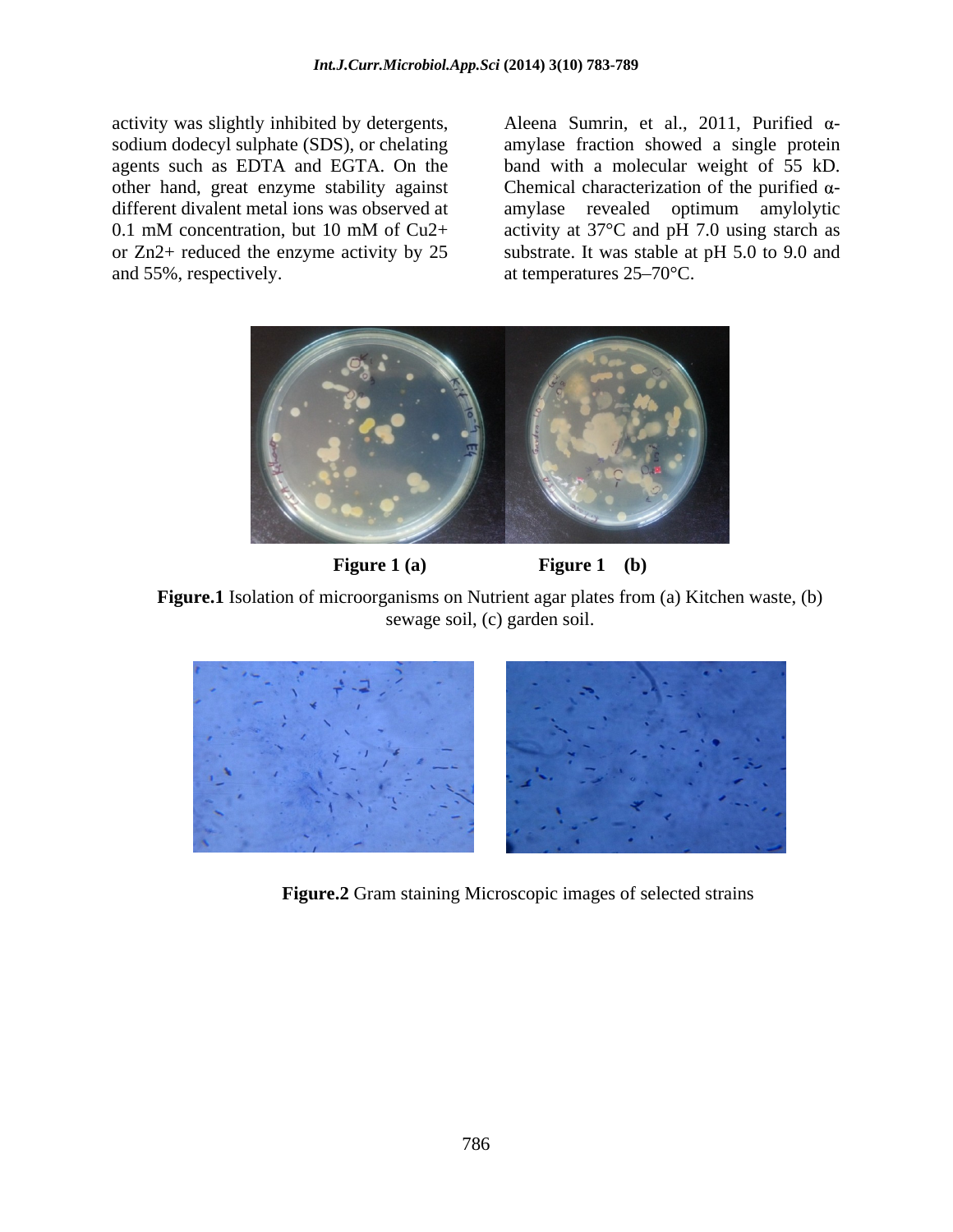

**Figure.3** Zone formation on starch agar plate when iodin is added[A:kitchen soil sample, B:sewage soil sample, C:garden soil sample]





Figure.5 Optimization of Media - Carbon and Nitrogen Sources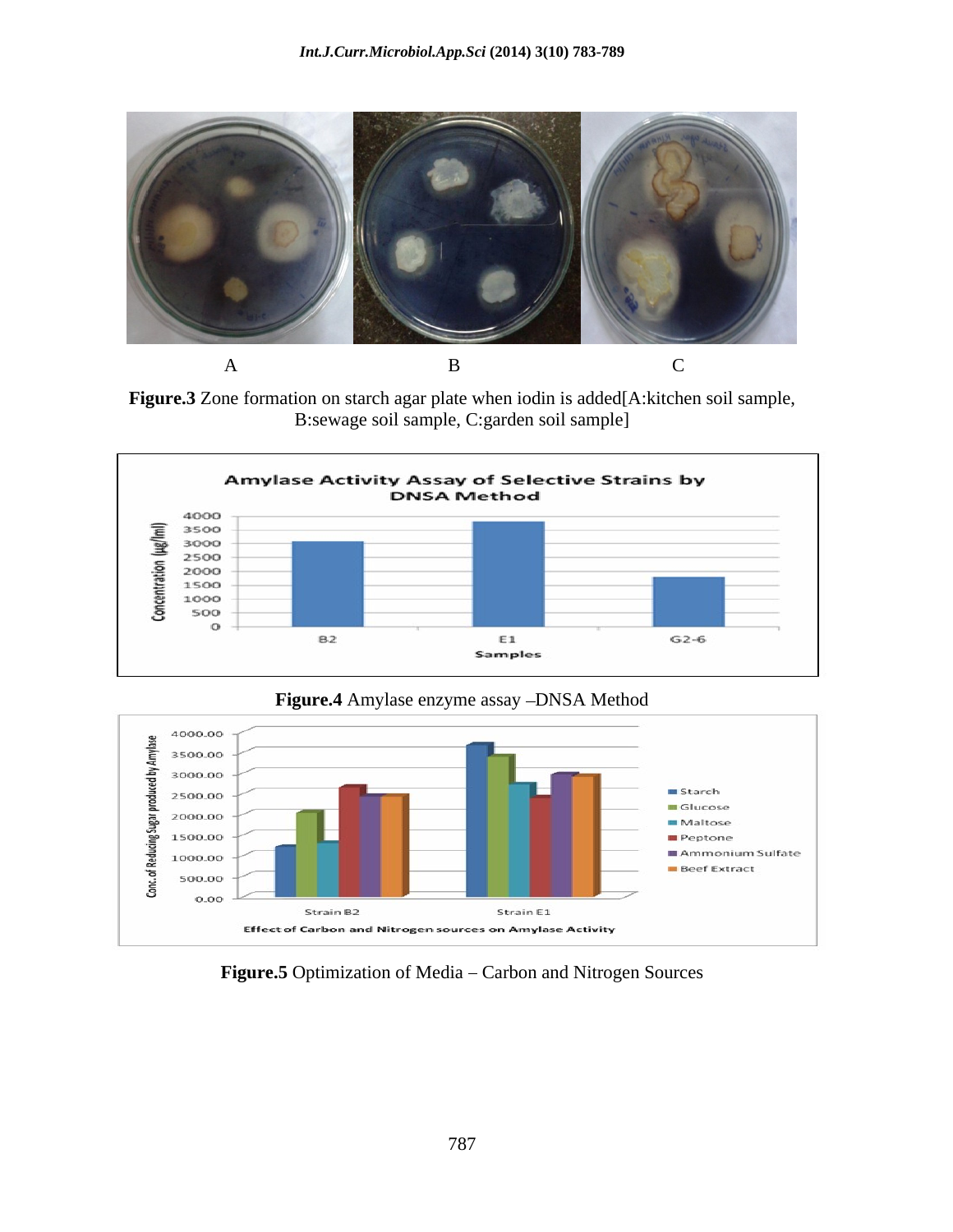

**Figure.6** SDS PAGE with CBB staining showing bands for selected samples

- Aleena Sumrin, Waqar Ahmad, Bushra Ijaz, Muhammad Tahir Sarwar, Sana Gull, Humera Kausar, Imran Shahid, 999, 2011.<br>Shah Jahan. Sultan Asad. Mureed Narang S, Satyanarayana T. Thermo stable Shah Jahan, Sultan Asad, Mureed Bacillus subtilis . African Journal of
- D.J. Mukesh Kumar, Jayanthisiddhuraj, B. Amutha, D. Monica Devi, M.D. Bala Purification and Characterization of - Bacillus Sp. MNJ23 Produced in a
- Technol ,Biotechnol 44: 269-274,
- Mohammed Mohammed Abdu Al-ZaZaee,

**References** of Novel Halophilic Bacillus Cereus A.N: Identification, Characterization Ms6: a Sourcefor Extra Cellular A- Amylase, Advances in Environmental Biology, 5(5): 992- 999, 2011.

- Hussain and Sheikh Riazuddin  $\alpha$ -amylase production by an extreme Purification and medium thermophilic Bacillus optimization of  $\alpha$ -amylasefrom thermooleovorans. Lett Appl Narang S, Satyanarayana T. Thermo stable  $\alpha$ -amylase production by an extreme thermophilic Bacillus thermooleovorans. Lett Appl Microbiol 32: 1-35, 2001.
- Biotechnology Vol. 10(11), pp. Pandey A, Nigam P, Soccol CR et al. 2119-2129, 14 March, 2011. Pandey A, Nigam P, Soccol CR et al.<br>Advances in microbial amylases (review article). Biotechnol Appl Biochem, 31: 135- 152, 2000
- Kumaran and P.T. Kalaichelvan Polaina J, MacCabe AP. Industrial Amylase and -Galactosidase from Applications. Springer, Dortrecht; enzymes: Structure, Function and Applications. Springer, Dortrecht; 2007.
- Concomitant Medium American- Eurasian J. Agric. & Environ. Sci., 12 (5): 566-573, 2012 ISSN 1818- 6769 IDOSI Publications, 2012. Food Biotechnol 22: 234-246, 2008. Ray RC, Kar S, Nayak S et al. Extracellular  $\alpha$ -amylase production by Bacillus brevis MTCC 7521.
- Gangadharan D, Sivaramakrishnan S, Nampoothiri KM et al. culturing of Bacillus amyloliquefaciens for degrading bacteria isolated from soil alpha-Amylaseproduction. Food receiving kitchen wastes School of 2006. Biotechnology Vol. 7 (18), pp. 3326- Sasmita Mishra and Niranjan BeheraAmylase activity of a starch degrading bacteria isolated from soil Life Sciences,., African Journal of 3331, 17 September, 2008.
	- Shivayogeeshwar Neelgund, Sidhu GS, Sharma P, Chakrabarti et al. Gurumurthy D.M andRajeshwara Strain improvement for the